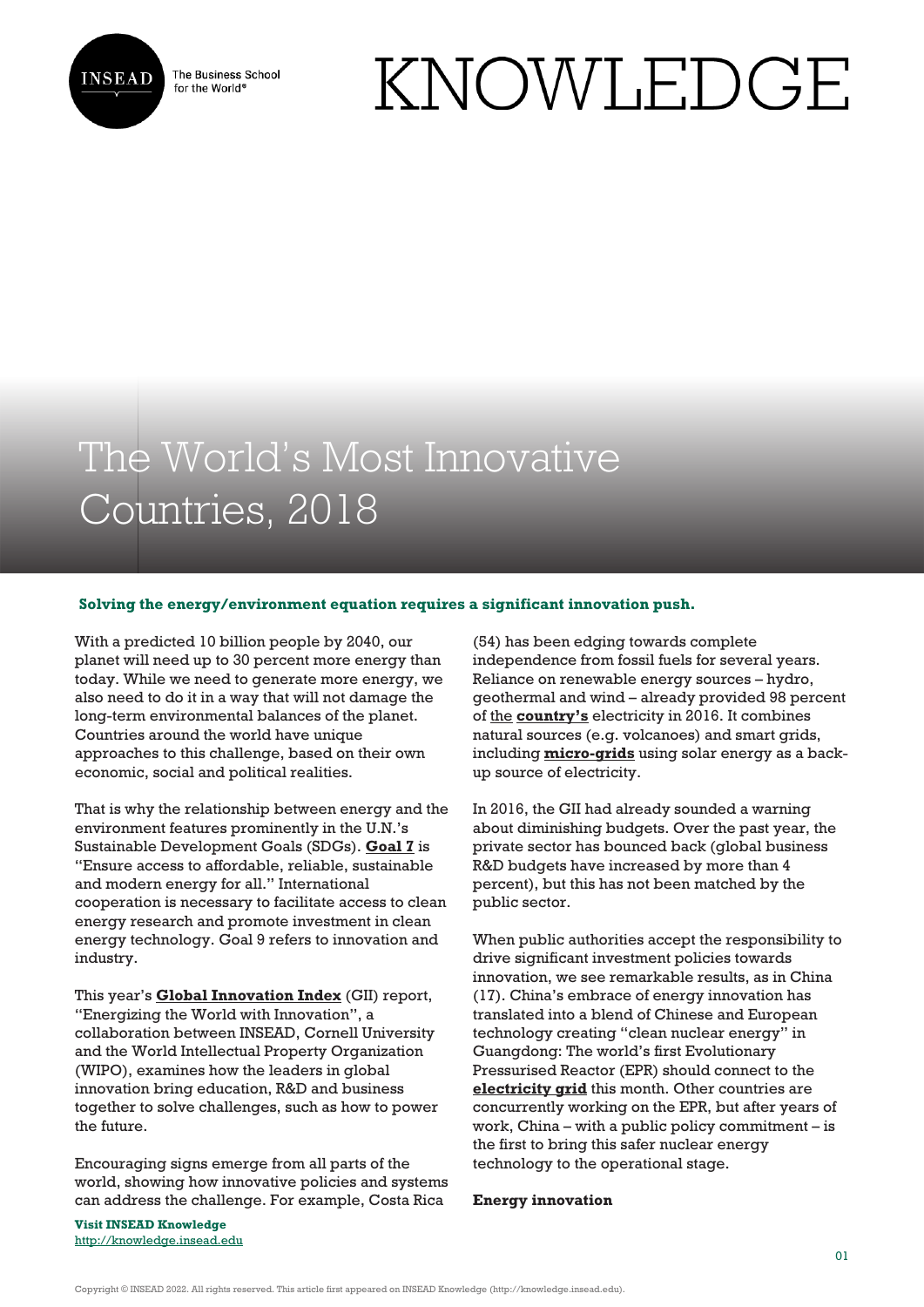In this year's GII, we note that the transition to a **[green economy](https://irena.org/-/media/Files/IRENA/Agency/Publication/2018/May/IRENA_RE_Jobs_Annual_Review_2018.pdf)** could lead to an increase of around 18 million jobs worldwide. Yet, the energy/environment conundrum we live with today can only be solved with significant innovation. Such innovation is necessary in all four components of the energy ecosystem: generation, transmission, storage and consumption.





# **HII** GII 2018

This is the first time in the history of the GII that the same countries are in the Top 10 for two years running. Switzerland (1) remains on top for the  $8<sup>th</sup>$ year in a row, with considerably improved R&D expenditures continuing to feed its dominance. The Netherlands (2) excels in business sophistication and online creativity.

Energy generation or production needs to move continually towards greener fuels and techniques, specifically becoming more reliant on renewable energies. The transmission of energy sources could be more efficient, especially as oil and gas reserves continue to diminish. For example, efficient access to electricity over long distances is still patchy in many parts of the world. Storage capabilities will be an important focus of innovation, as the availability of high-powered batteries will continue to revolutionise transportation (see Tesla/SolarCity). Storage will also help to reduce troughs and peaks along the production curves required to face energy demands. Changes in consumption behaviours (e.g. individual consumers should understand smart grids) will have an important role to play too.

#### **This year's rankings**

Such innovation must be facilitated and encouraged. This requires governments to come up with incentives and regulations that stimulate energy innovation. The leaders in our index demonstrate the effect of such crucial attributes.

The GII measures a country's innovation performance based both on its innovation inputs (such as regulatory environment, higher education, R&D and infrastructure) and its innovation outputs (such as online creativity and knowledge creation). Small countries perform well in the GII and may seem overrepresented. Although small countries can make changes to spur and advance innovation more quickly due to spatial factors like distance, there is no small-country bias. Yet, the more diversified a country's economy is, especially a highincome economy, the more innovative it is in our rankings.

Singapore (5) remains the only Asian country at the top of the rankings, moving up two slots; it scores well across the GII's pillars, especially in political stability and safety, market capitalisation and hightech exports. It is also home to the **[Solar Energy](http://www.seris.nus.edu.sg/) [Research Institute of Singapore \(SERIS\)](http://www.seris.nus.edu.sg/)**, a research institute focused on contributing to global sustainable development and the solarisation of Singapore.

The United States (6) moves down two slots, losing ground across several pillars, including infrastructure. European countries once again dominate the top of the rankings. Six out of the Top 10 countries in this year's GII come from the European Union. The EU is clearly an important force for innovation, especially in education, R&D expenditures, intellectual property filings and hightech manufacturing output.

**Visit INSEAD Knowledge** <http://knowledge.insead.edu>

Copyright © INSEAD 2022. All rights reserved. This article first appeared on INSEAD Knowledge (http://knowledge.insead.edu).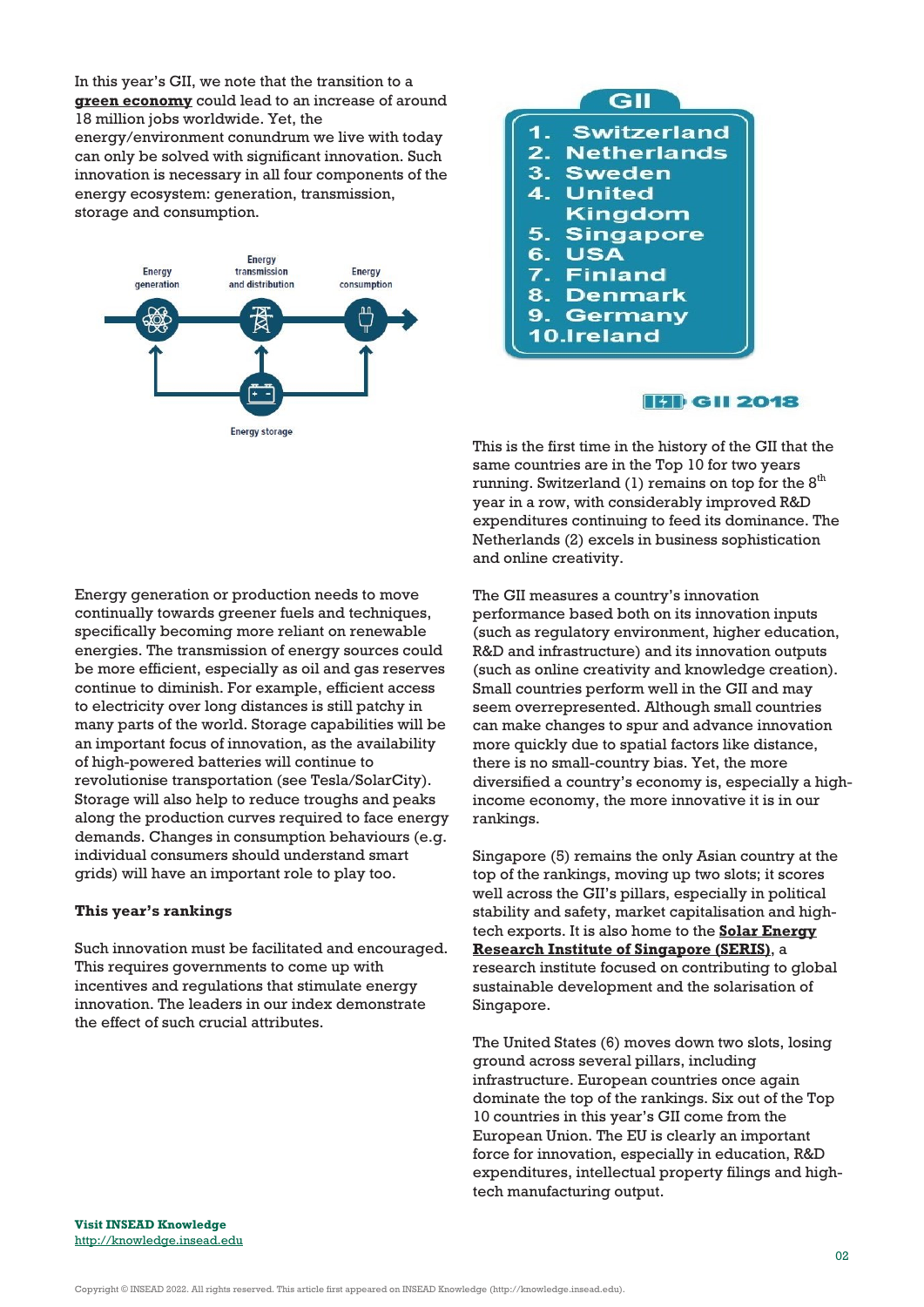#### **Top 25 movers and entrants**

All the countries in the Top 25 of the GII are highincome economies – except for China, an uppermiddle income economy. China's steady climb through the rankings can serve as a model to other middle-income economies, with improvements in patents, publications and R&D expenditures.

Other impressive movers this year include Israel (11) which moves up six places. When it comes to business sophistication, Israel was better than all other countries, even Switzerland.



some strong individual performers. Six out of our list of 20 innovation achievers (those countries that outperform on innovation in relation to their development) are from this region. Kenya (78), Rwanda (99), Madagascar (106), Malawi (114) and Mozambique (115) have been on this list at least three times in the past eight years.

Income group rankings (top 3)



#### **The case for optimism**

This year's GII, although optimistic on some fronts, reminds us that continued investments in energy innovation are necessary for global economic growth and mandatory to address environmental challenges. Policy incentives must be considered to spur the wider acceptance of existing innovations. If the public or private sector finds solutions to the difficult problem of balancing global needs for energy and the fragility of our environments, consumers and businesses must have an easy access to them. Innovation requires ecosystems that only policymakers can facilitate. Energy innovation is hence crucial to make our planet not only healthier but also more peaceful and less unequal.

*The GII is created by INSEAD, the [World Intellectual](http://www.wipo.int/portal/en/index.html) [Property Organization](http://www.wipo.int/portal/en/index.html) (WIPO) and [Cornell](https://www.cornell.edu/) [University](https://www.cornell.edu/). It covers 126 economies around the world and uses 80 indicators across a range of themes. The full report can be downloaded for free [here](https://www.globalinnovationindex.org/Home).*

## *[Bruno Lanvin](http://knowledge.insead.edu/users/bruno-lanvin) is the Executive Director for [Global](http://global-indices.insead.edu/) [Indices at INSEAD](http://global-indices.insead.edu/).*

*Follow INSEAD Knowledge on [Twitter](http://www.twitter.com/inseadknowledge) and [Facebook](http://www.facebook.com/Knowledge.insead).*

#### **Regional differences**

Northern America and Europe fare best amongst regions in the GII. In the Latin America and Caribbean region, potential exists – see Costa Rica – but as a region, it has not improved in the way we would expect. On the bright side, Mexico (56) has moved up through the ranks consistently over the years and Colombia (63) is identified, along with Costa Rica, as an innovation achiever this year.



# Last in the list of regions, sub-Saharan Africa has

**Visit INSEAD Knowledge** <http://knowledge.insead.edu>

Copyright © INSEAD 2022. All rights reserved. This article first appeared on INSEAD Knowledge (http://knowledge.insead.edu).